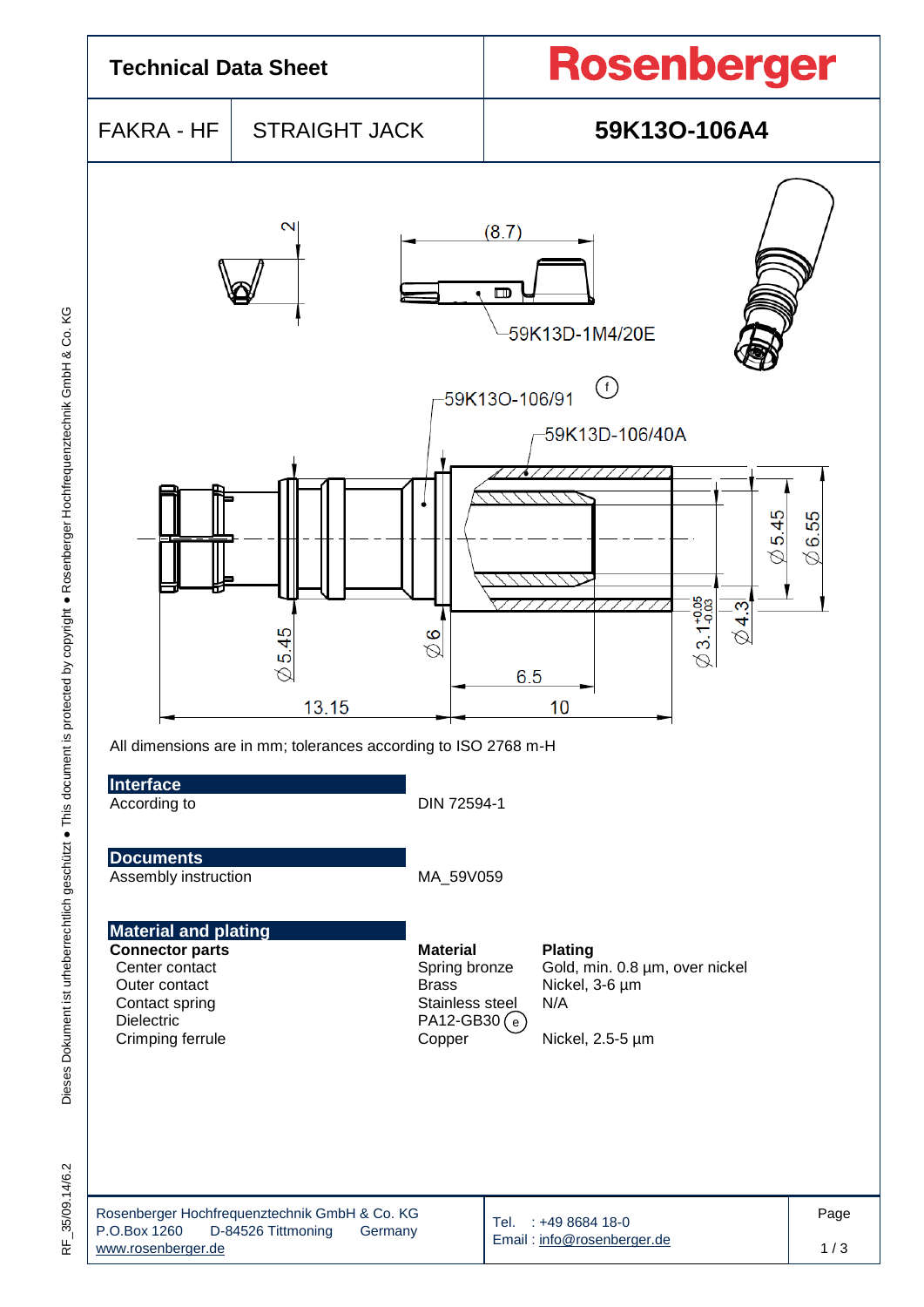| <b>Technical Data Sheet</b>                                                                                                                                                                                                                                            |                                                                                |                                                                                                                                                                            | <b>Rosenberger</b>                                                                                                                                 |      |  |  |  |  |
|------------------------------------------------------------------------------------------------------------------------------------------------------------------------------------------------------------------------------------------------------------------------|--------------------------------------------------------------------------------|----------------------------------------------------------------------------------------------------------------------------------------------------------------------------|----------------------------------------------------------------------------------------------------------------------------------------------------|------|--|--|--|--|
| <b>FAKRA - HF</b>                                                                                                                                                                                                                                                      | <b>STRAIGHT JACK</b>                                                           |                                                                                                                                                                            | 59K13O-106A4                                                                                                                                       |      |  |  |  |  |
| <b>Electrical data</b><br>Impedance<br>Frequency<br><b>Return loss</b><br>Insertion loss<br>Insulation resistance<br>Center contact resistance<br>Outer contact resistance<br>Test voltage<br>Working voltage<br>Power current<br>RF-leakage<br><b>Mechanical data</b> | - Limitations are possible due to the used cable type -                        | $50 \Omega$<br>DC to 6 GHz<br>$\geq 1x10^3$ M $\Omega$<br>$\leq$ 5 m $\Omega$<br>$\leq$ 5 m $\Omega$<br>750 V rms<br>335 V rms<br>$\leq$ 1 A DC                            | $\geq$ 30 dB, DC to 1 GHz<br>$\geq$ 26 dB, DC to 3 GHz<br>$\geq$ 20 dB, DC to 6 GHz<br>$\leq$ 0.1 x $\sqrt{f(GHz)}$ dB<br>$\geq$ 65 dB up to 1 GHz |      |  |  |  |  |
| Mating cycles<br>Engagement force<br>Disengagement force                                                                                                                                                                                                               |                                                                                | $\geq 25$<br>$\leq 25 N$<br>$\geq$ 2N                                                                                                                                      |                                                                                                                                                    |      |  |  |  |  |
| <b>Environmental data</b><br>Temperature range<br>Thermal shock<br>Temperature and humidity<br>Vibration and mechanical shock<br>Dry heat<br>RoHS<br>$\rm \odot$                                                                                                       |                                                                                | -40 $^{\circ}$ C to +105 $^{\circ}$ C<br>DIN 72594-2 clause 8.2<br>DIN 72594-2 clause 8.3 $\left(\right)$<br>DIN 72594-2 clause 8.1<br>DIN 72594-2 clause 8.4<br>compliant |                                                                                                                                                    |      |  |  |  |  |
| <b>Tooling</b><br>Crimping tool<br>Crimp insert outer contact<br>Crimping tool -<br>Incl. Crimp insert center contact<br><b>Suitable cables</b><br>Cable type<br><b>Packing</b><br>Standard<br>Weight                                                                  | - Limitations are possible due to the used cable type -                        | 11W150-000<br>11W150-108<br>11W161-806<br><b>RG 58</b><br>$2.38$ g/pce                                                                                                     | 10 / 500 / 5.000 / 20.000 pcs in box; center contact on reel                                                                                       |      |  |  |  |  |
| P.O.Box 1260                                                                                                                                                                                                                                                           | Rosenberger Hochfrequenztechnik GmbH & Co. KG<br>D-84526 Tittmoning<br>Germany |                                                                                                                                                                            | Tel. : +49 8684 18-0                                                                                                                               | Page |  |  |  |  |

RF\_35/09.14/6.2

D-84526 Tittmoning

[www.rosenberger.de](http://www.rosenberger.de/)

2 / 3

Email [: info@rosenberger.de](mailto:info@rosenberger.de)